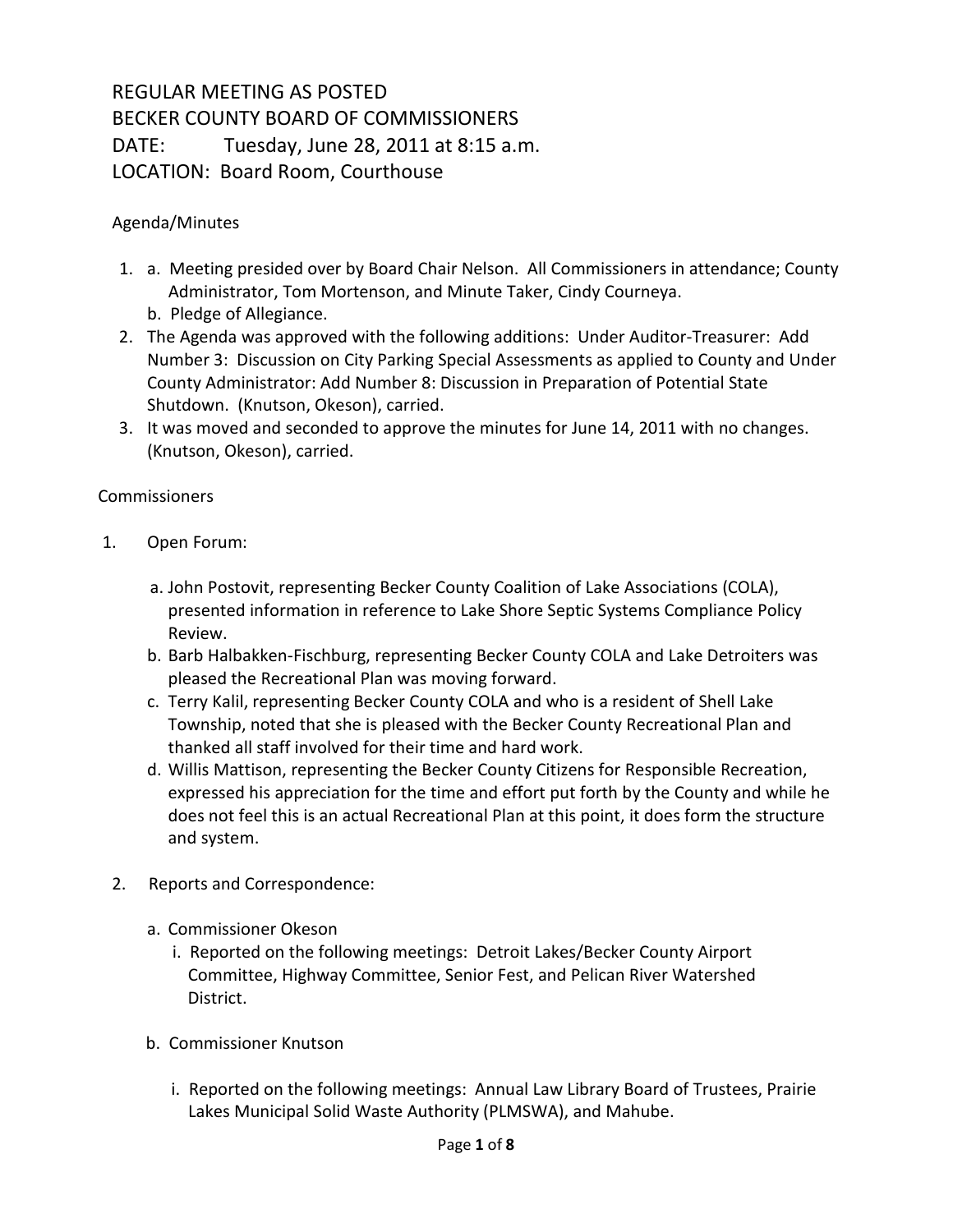- c. Commissioner Schram
	- i. Reported on the following meetings: Mahube, Highway Committee, Becker County Historical Society and invited all the Commissioners to the Alive at Five Event which takes place every Friday evening at 5:00 p.m. on Main Street in Frazee featuring different businesses.
- d. Commissioner Nelson
	- i. Reported on the following meetings: Lake Agassiz Regional Library Board, Natural Resource Management Committee (NRM), met with the County Administrator, Tom Mortenson, and Mayor of Detroit Lakes, Bob Louiseau.
- e. Commissioner Skarie
	- i. Reported on the following meetings: 4 County Public Health Planning Initiative, Labor Management Committee, Lakeland Mental Health, and Becker County Fair Board.

Tom Mortenson, County Administrator, commented in reference to the State Budget/Potential Shutdown. Upon review, it was determined that the Board could hold a Special Session with a three day public notice.

- 3. Commissioner Appointments:
	- a. Tom Mortenson, County Administrator, announced that Commissioner and Citizen appointments for the Recreational Advisory Committee would need be made later in the meeting, subject to approval of the Recreation Plan.

Auditor/Treasurer: Ryan Tangen Presented:

- 1. Licenses and Permits: There were none.
- 2. County Board of Appeal and Equalization Report/Approval of Minutes: Mr. Tangen will present later in the meeting.
- 3. City Parking Special Assessments for the County were discussed. The Board recommended paying the \$20,550.00, rather than paying over a period of time with interest.

Finance Committee Minutes: Auditior/Treasurer: Ryan Tangen Presented:

- 1. It was moved and seconded to approve the regular claims, over 90-day claims and Auditor's Warrants.
	- a. Over 90 Days Past Due:
		- i. Sandy Gunderson in the amount of \$18.36 due to size of claim.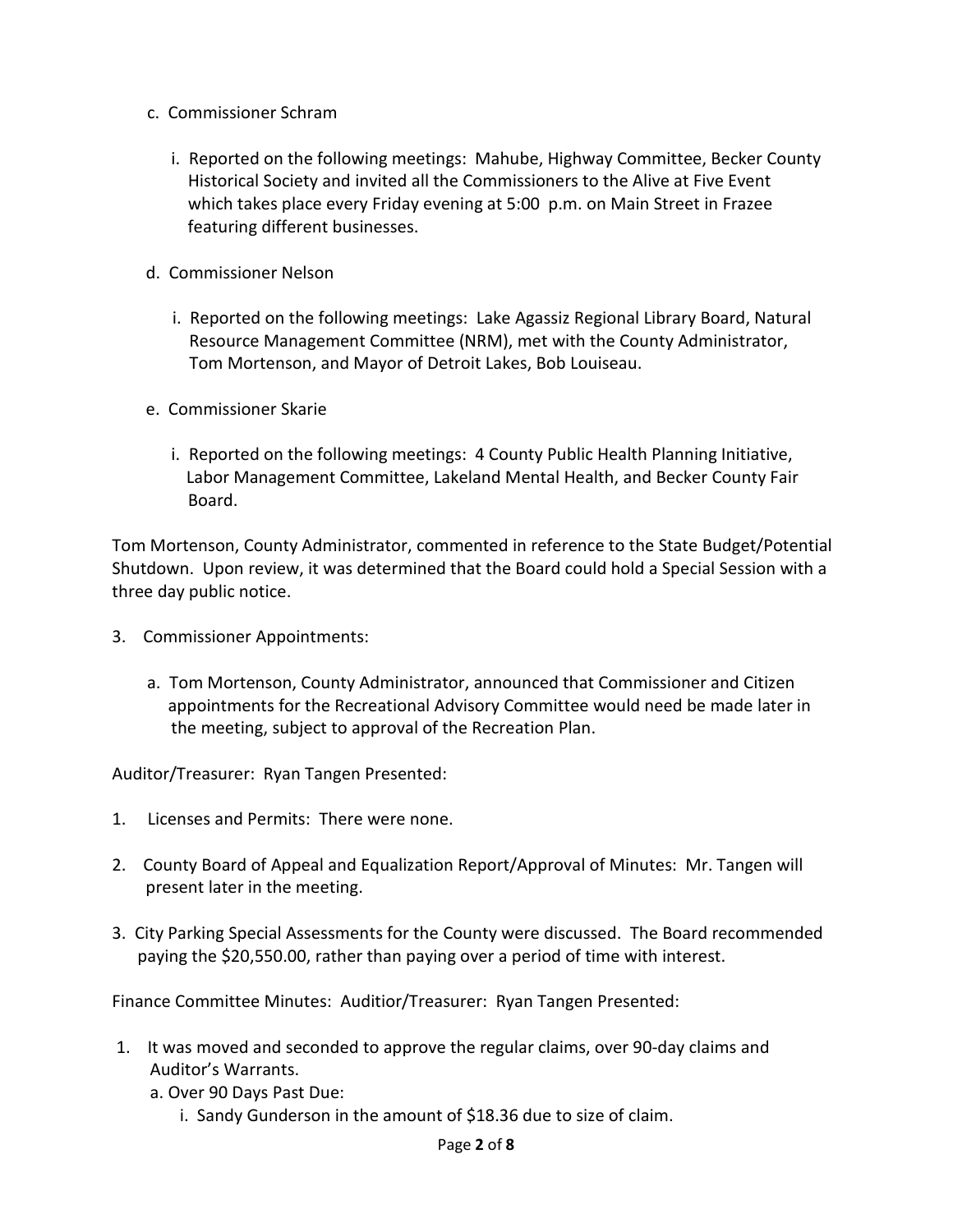- ii. Al Chirpich in the amount of \$140 due to timing issues.
- iii. Minnesota Sheriff's Association in the amount of \$1,747.50 due to invoice timing.
- iv. Wasteequip in the amount of \$34,929.43 due to holding of payment until work was complete.
- b. Auditor's Warrants (Tuesday Bills):
	- i. 06/14/11 in the amount of \$16,324.58
	- ii. 06/21/11 in the amount of \$6,613,178.20 for tax distribution
- (Knutson, Skarie), carried.
- 2. The Human Services claims were reviewed and it was recommended to approve when presented.
- 3. It was moved and seconded to accept the Cash Comparison and Investment Summaries Report for May 2011. (Skarie, Okeson), carried.
- 4. Mr. Tangen reported the on the results from the Other Post Employment Benefits study. The County's liability from implicit rate subsidy decreased from \$1,571,170 to \$1,159,017. The County does not offer any Post Employment Benefits.
- 5. Mr. Tangen reported the steel cable necessary to operate the tram needs to be replaced. MACS had the low of two quotes in the amount of \$673.31. It was moved and seconded to approve the purchase of the steel cable needed to operate the tram by July 1, 2011 in an amount up to \$1,000.00. (Knutson, Schram), carried.
- 6. Discussion on the Abatement Policy was held concentrating on the definition/clarification of an assessment error versus clerical error. The discussion will be continued later in the meeting, when the Assessor reports.
- 7. An update on the status of Green Acres and the implementation of the Rural Preserve Program will be presented later in the meeting during the Assessors report.
- 8. It was moved and seconded to accept the low bid for electrical work necessary for the installation of the newly acquired recyclables baler from BM Electric in the amount of \$1,427.69. (Okeson, Skarie), carried.
- 9. It was recommended to approve when presented, Resolution 06-11-2B, to authorize Bridge Bond Grant Project S.A.P. 003-612-005; Bridge 03501 in the amount of \$137,190.
- 10. It was recommended to approve when presented, Resolution 06-11-2C, to authorize Bridge Bond Grant Project S.A.P. 003-635-005; Bridge L8192 in the amount of \$64,613.
- 11. It was recommended to approve when presented, Resolution 06-11-2D, to authorize final acceptance of the work completed on Project S.A.P. 003-622-030 and final payment in the amount of \$8,545.45 to Sellin Brothers, Inc..
- 12. It was recommended to accept when presented, the human services grant and contract with Mosaic Consulting to administer Crisis Response test kits and training. The County will receive \$5,000 for test kits and \$7,500 for training.
- 13. It was recommended to approve when presented the request from Information Technology to purchase additional licenses for imaging software needed at the Highway Department. The cost for a five pack of licenses is \$1,500, plus tax. (Skarie, Schram), carried.
- 14. It was moved and seconded to approve the NW Regional Radio Board 2012 Budget and funding request of \$2,200, payable in January 2012. The contribution amount is down slightly from last year because of new members. (Knutson, Okeson), carried.
- 15. Mr. Tangen reported that the 2012 budget year has begun and the State has offered a tool for setting levies. The tool is a Performance Measurement System and if adopted by the County, would provide the County with \$.014 per resident (\$4,550) and would exempt the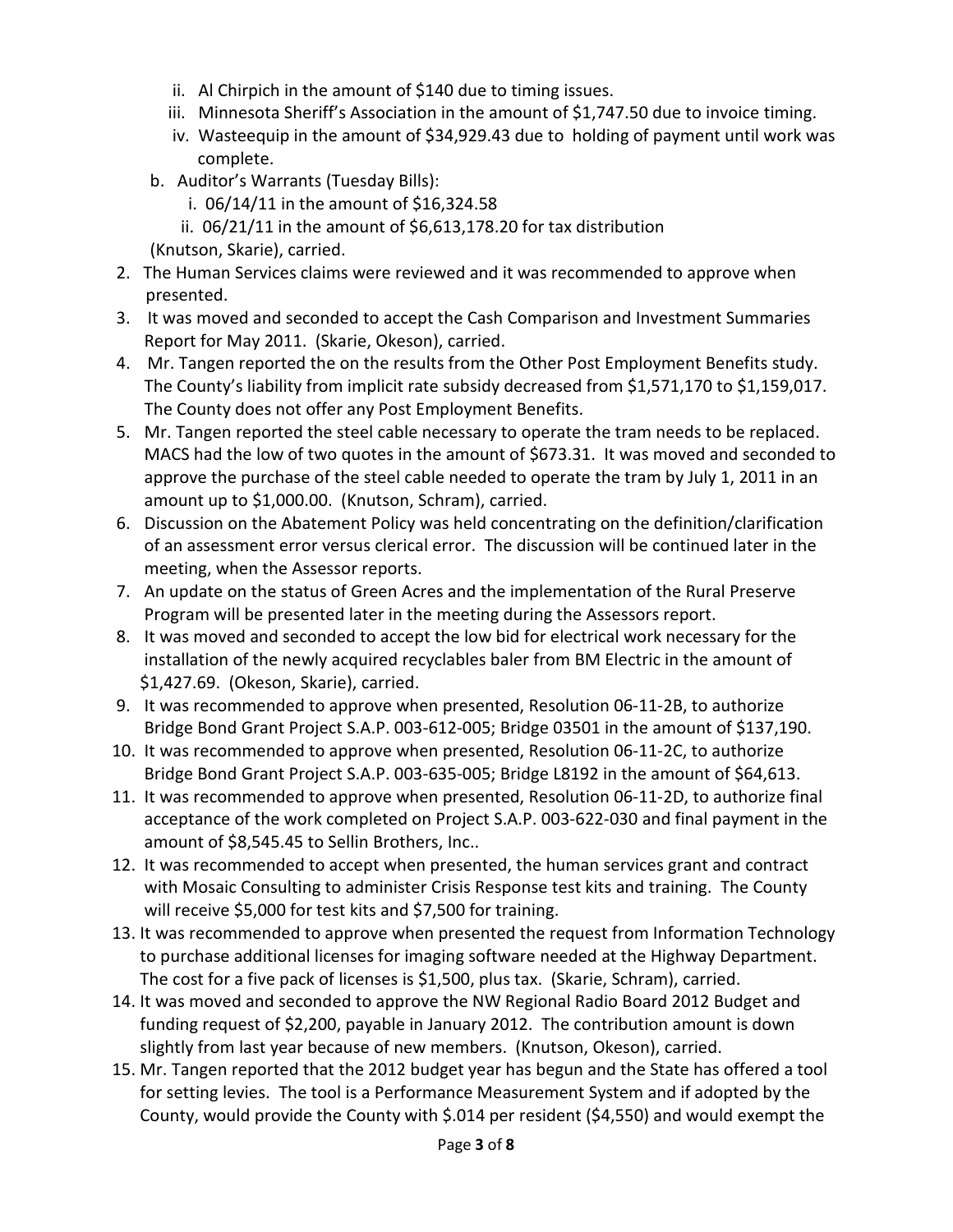County from levy limits. Nearly all ten objectives are already being met by Becker County. It was moved and seconded to declare that Becker County will implement and develop a system for measurement of the ten performance measures developed by the Council on Local Results and Innovation. (Knutson, Okeson), carried.

- 16. Discussion was held in reference to the Minnesota Legislatures consideration of ending the Market Value Homestead Credit and replacing it with a Market Value Homestead Exclusion.
- 17. Discussion in preparing for the State Shutdown will be addressed as Item Number 8 under County Administrator.

Assessor: Steve Skoog Presented:

- 1. It was moved and seconded to approve the abatements for:
	- a. PIN #37.0107.000 in Wolf Lake Township for the amount of \$82.00
	- b. PIN #49.9220.000 in the City of Detroit Lakes for the amount of \$740.00 (Skarie, Schram), carried.
- 2. Mr. Skoog presented information and requested direction from the Board in reference to the current Becker County Abatement Policy. It was the consensus of the Board to recommend the policy be reviewed by the Assessor's Committee and Finance Committee, and then to return their findings to the Board.
- 3. Discussion was held in reference to the Rural Preserve Program, an extension of the Green Acres Program. Currently there are approximately 575 property owners enrolled in the Green Acres Program and there are approximately 1,786 properties in Becker County that may benefit from enrolling into the Rural Preserve Program. Mr. Skoog requested direction from the Board on how active a role to take in notifying property owners. It was the concensus of the Board to advertise on websites, postings, mailings to the townships, and through the media.

Highway: Brad Wentz Presented:

- 1. It was moved and seconded to approve Resolution 06-11-2B, to authorize Bridge Bond Grant Project S.A.P. 003-612-005, for the construction of County Bridge No. 03501 on CSAH 12 with grant monies from the Minnesota State Transportation Fund in the amount of \$137,190.00, by reason of the lowest responsible bid. (Schram, Okeson), carried.
- 2. It was moved and seconded to approve Resolution 06-11-2C, to authorize Bridge Bond Grant Project S.A.P. 003-635-005 for the construction of County Bridge No. L8192 on CSAH 35, with grant monies from the Minnesota State Transportation Fund in the amount of \$64,613.00, by reason of the lowest responsible bid. (Schram, Okeson), carried.
- 3. It was moved and seconded to approve Resolution 06-11-2D, for final acceptance of completed Project S.A.P. 003-622-030 and to authorize final payment in the amount of \$8,545.45, to Sellin Brothers, Inc.. (Okeson, Schram), carried.
- 4. Mr. Wentz provided a construction update to the Board.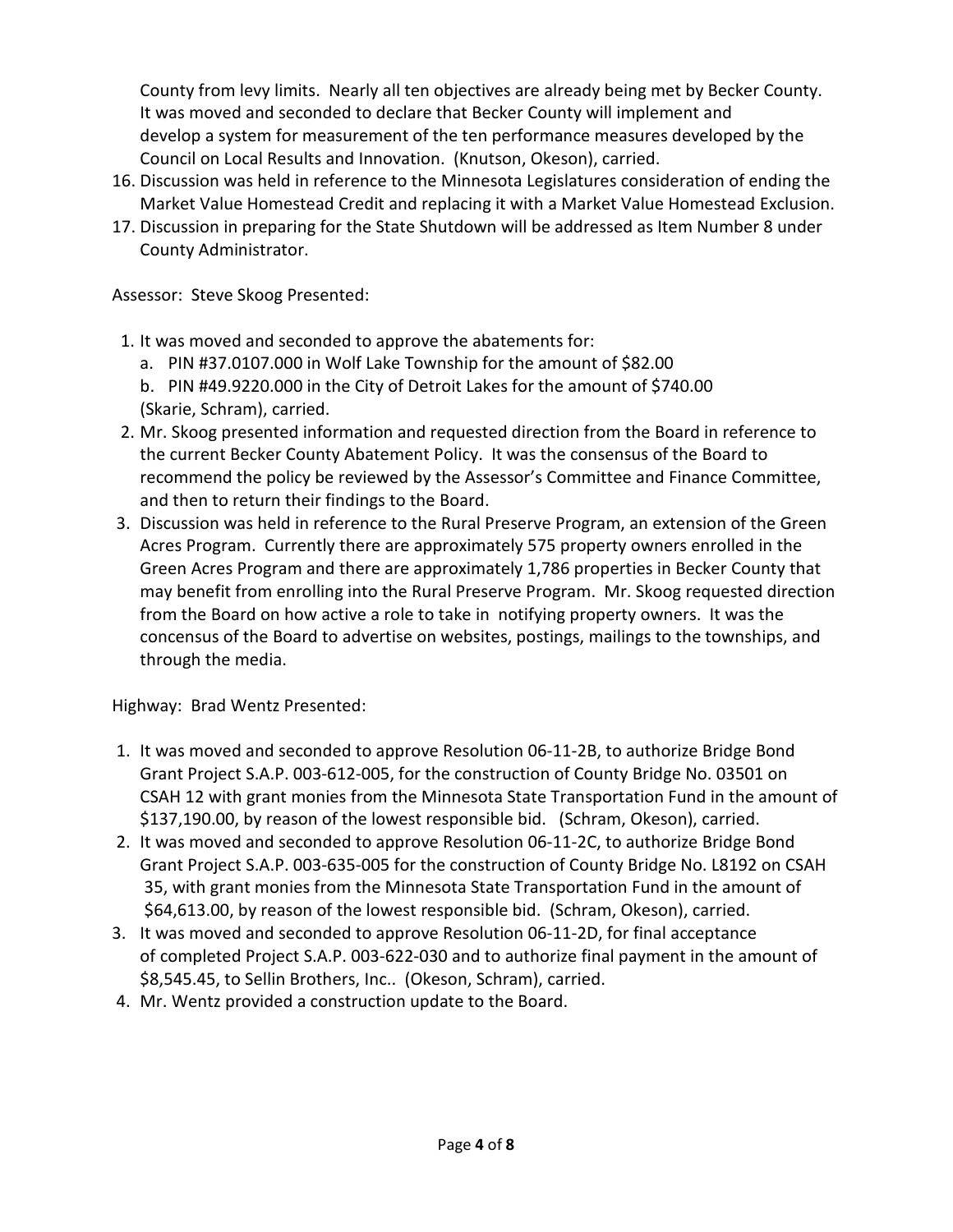Human Services: Nancy Nelson Presented:

- 1. It was moved and seconded to approve the Waiver Service Agreement with Greenwood Connections. (Skarie, Knutson), carried.
- 2. It was moved and seconded to approve the Crisis Response Services Grant Addendum with Mosaic Consulting, to provide additional duties to develop training for crisis providers in the amount of \$7,500 and the purchase of testing materials in the amount of \$5,000. (Skarie, Okeson), carried.
- 3. It was moved and seconded to accept the reports for Family and Child Services, Adult Services, Financial Assistance, and MCD (Mental/Chemical Dependency). (Knutson, Skarie), carried.
- 4. It was moved and seconded to approve the Human Services Claims. (Schram, Knutson), carried.
- 5. It was moved and seconded to accept the Community Health Report. (Skarie, Schram), carried.
- 6. It was moved and seconded to approve the Community Health Claims. (Schram, Okeson), carried.
- 7. It was moved and seconded to accept the Transit Ridership Report. (Knutson, Okeson), carried.
- 8. It was moved and seconded to approve the Transit Claims. (Knutson, Okeson), carried.

Planning and Zoning: Patty Swenson Presented:

- 1. It was moved and seconded to concur with the Becker County Planning Commission (June 21, 2011), to approve to amend Chapter 3, Section 7, Subp. B. Subject Matter: Setback Averaging and to amend Chapter 5, Section 2, Subp. C. Subject Matter: Setback Averaging as submitted. (Skarie, Schram), carried.
- 2, It was moved and seconded to concur with the Becker County Planning Commission (June 21, 2011), to approve the proposal to amend Chapter 6, Section 3, Subject Matter: Water-Oriented Accessory Structures as submitted. (Schram, Okeson), carried.
- 3. It was moved and seconded to concur with the Becker County Planning Commission (June 21, 2011), to approve to amend Chapter 6, Section 10, Subp. D Subject Matter: Impervious Surface Coverage for Zoning Districts. (Knutson, Skarie), carried.
- 4. It was moved and seconded to concur with the Becker County Planning Commission (June 21, 2011), to amend the existing Conditional Use Permit #585930 to approve a conditional use permit to operate an off sale liquor store, in an unspecified structure, with approval from Planning and Zoning on structure size and lot coverage according to the Ordinance regulations, in an agricultural zone, based on the fact that it meets the criteria of the Becker County Zoning Ordinance, for DBA Seven Sisters Property, LLC located at 25275 South Melissa Drive, Detroit Lakes, Minnesota. (Okeson, Skarie), carried.
- 5. It was moved and seconded to concur with the Becker County Planning Commission (June 21, 2011), to approve the request for an amendment of the existing Conditional Use Permit #412799 by Wayne and Beverly Thorson, at project location of Becker County Highway 6, West of Detroit Lakes, Minnesota, to install a wash plant with sediment ponds for removal of impurities from the rock materials on industrial zoned property as submitted. (Schram, Okeson), carried.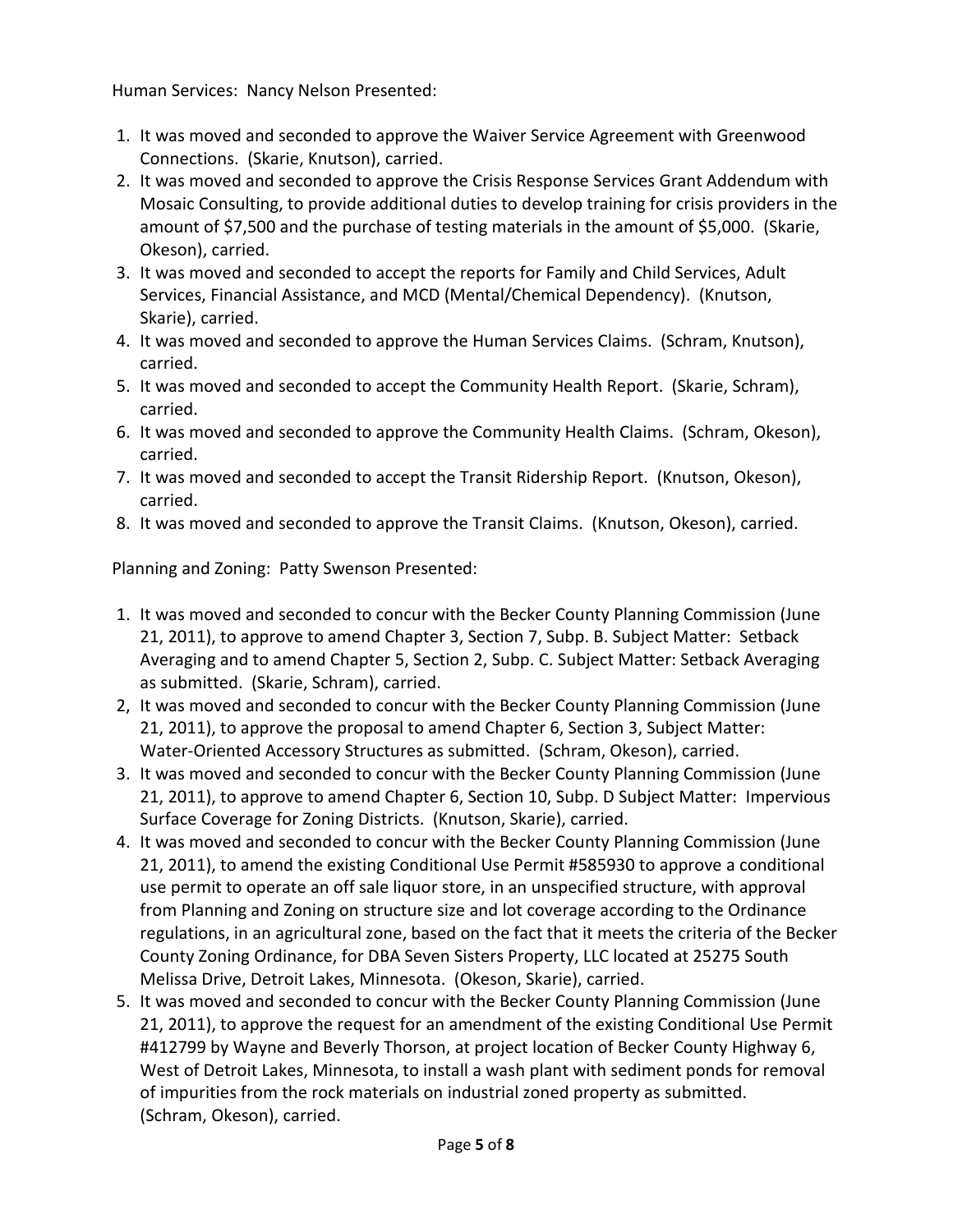- 6. It was moved and seconded to concur with the Becker County Planning Commission (June 21, 2011), to approve an amendment to the existing Conditional Use Permit #540529 for Erlene and Jack Davis, at project location of 11463 U.S. Highway 59, Detroit Lakes, Minnesota, to include a wedding venue on agricultural zoned property as submitted. (Okeson, Skarie), carried.
- 7. Ms. Swenson noted that the next informational meeting is scheduled for Thursday, July 14, 2011 at 8:00 a.m. in the Third Floor Meeting Room of the Original Courthouse.

County Administrator: Tom Mortenson Presented:

- 1. Mickey Okeson, University of Minnesota Extension Service, 4-H Cooordinator, introduced Becker County 4-H members who will be traveling to Washington, D.C., as 4-H Youth Ambassadors and representing Becker County at the Citizenship Washington Focus in Washington, D.C., during the week of July 1-9, 2011. Board Chair Nelson presented each of the youth a certificate in recognition of their service and for representing Becker County at this event.
- 2. County Administrator, Tom Mortenson, also presented a proclamation to the Board to designate these Becker County 4-H Members as Becker County Ambassadors. It was moved and seconded to approve the Proclamation to designate these young citizens, members of Becker County 4-H, as official Becker County Ambassadors and to charge each of them to continue their education and efforts. (Knutson, Okeson), carried.

West Central Initiative (WCI): Tom McSparron, Donor Services Officer and Greg Wagner, Economic Development Planner Presented:

- 1. Mr. Wagner presented information to the Board in reference to the Comprehensive Economic Development Strategy Executive Summary. The CEDS is both a regional Economic Development Plan developed as a tool for the region and a compliance document for the Federal Economic Development Administration. He gave a brief summary of statistics pertaining to the region, and specifically to Becker County and requested approval of Resolution 06-11-2A, to support the 2011-2016 Comprehensive Economic Development Strategy for West Central Minnesota.
- 2. It was moved and seconded to approve Resolution 06-11-2A, to approve and support the 2011-2016Comprehensive Economic Development Strategy for West Central Minnesota. (Schram, Okeson), carried.
- 3. Mr. McSparron gave an update on West Central Initiative activities and the partnership with Becker County. West Central Initiative, over the past 24 years, has generated support and cooperation within the nine counties served by the foundation. West Central Initiative's investments in Becker County since 1986 includes 368 Grants totaling \$2,770,247 and 62 Loans totaling \$2,672,388. Becker County Component Funds and Donor-Advised Funds, established in cooperation with WCI, have generated \$3,279,000 in assets and extended loans and grants in excess of \$5,406,447. Mr. McSparron requested Becker Counties continued support with a commitment of \$6,000 in fiscal year 2012. Discussion was held and it was the concensus of the Board that Becker County would continue its support in the amount of \$6,000 to West Central Initiative (WCI).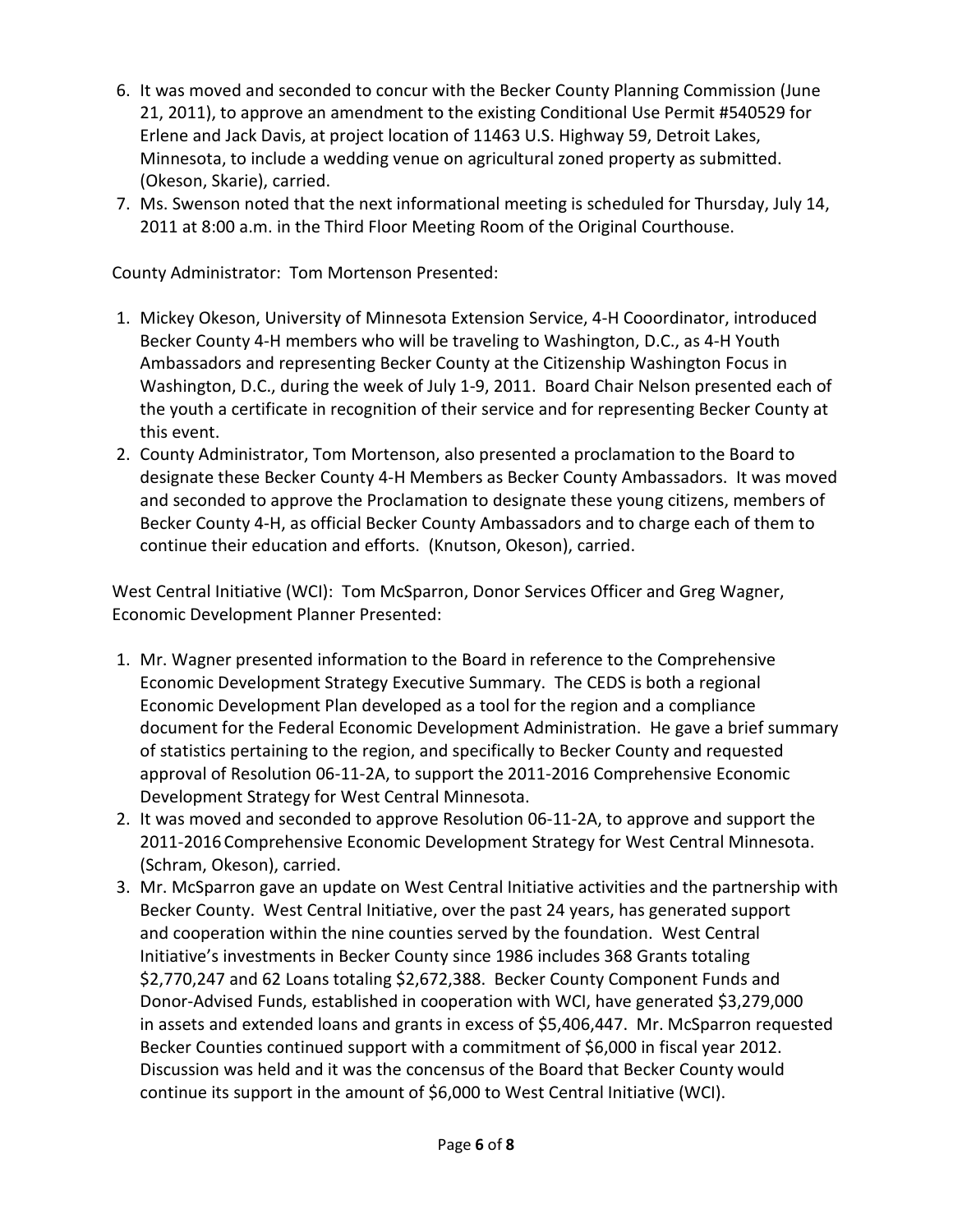County Administrator: Tom Mortenson Presented:

- 1. County Administrator, Tom Mortenson, presented a revised Becker County Recreational Plan final draft, dated June 27, 2011 to the Board and gave a summary of noted changes and made reference to the plan being a "living document", with changes and updates done periodically as new data and/or technology evolves. Mr. Mortenson requested, on behalf of the staff, and after receiving citizen input, to approve the revised Resolution 06-11-2F, to adopt the Becker County Recreational Plan final draft, dated June 27, 2011.
- 2. The Board Chair thanked staff and citizens for their commitment in getting the Recreational Plan to this point and felt it was a good base to move forward. It was moved and seconded to approve revised Resolution 06-11-2F, that the Board for Becker County upon careful consideration and review approves the Becker County Recreational Plan final draft, dated June 27, 2011, with the realization that no guiding vision can remain static and that this plan Is a living document, subject to change over time, as new realities require new goals and strategies to address them, done in close consultation with the owners of the plan, the citizens of Becker County. (Knutson, Schram), carried.
- 3. County Administrator, Tom Mortenson, addressed the need to dissolve the Park and Recreation Board in order to create the Recreational Advisory Committee. It was moved and seconded to approve Resolution 06-11-2G, that the Becker County Board of Commissioners upon careful consideration and review, approves the dissolution of the Becker County Parks and Recreation (Advisory) Board, and whereas the steering committee recommends the replacement of the Park and Recreation Board with the creation of a Recreational Advisory Committee to ensure the long term recreational sustainability of County administered lands by protecting our natural resources and balancing recreational activities among all user groups County-wide to create a high quality recreational experience for all. (Schram, Okeson), carried.
- 4. It was moved and seconded to approve Resolution 06-11-2E, that the Board for Becker County upon careful consideration and review, approves the establishment of the Recreational Advisory Committee whose creation replaces the Becker County Parks and Recreational Board forthwith, and Attachment A, an outline of the Recreational Advisory Committee Bylaws, dated June 28, 2011. (Schram, Knutson), carried.
- 5. It was moved and seconded to approve the appointments of Commissioner Larry Knutson and Commissioner Gerry Schram to the Recreational Advisory Committee. (Skarie, Okeson), carried.
- 6. It was moved and seconded to approve the appointments of existing Park and Recreation Board Members Ray Vlasak, Dennis Hopman, Hank Ludtke, Del Bergseth, Arthur Baker and Karen Mulari, and new appointee, Keven Anderson of Lake Park, Minnesota, to replace existing Park and Recreation Board Member, Donald Ackerman who has requested to withdraw. (Skarie, Okeson), carried.
- 7. County Administrator, Tom Mortenson, addressed the need to dissolve and disband the Winter Trails Advisory Committee, as the Becker County Board of Commissioners established this committee to advise the County Board on the management of the Winter Trails in Becker County, and further review of the need for a special advisory Committee on the Winter Trails was no longer required and would duplicate many of the functions of the Recreational Advisory Committee. It was moved and seconded to approve Resolution 06-11-2H, that Becker County does hereby disband and dissolve the Winter